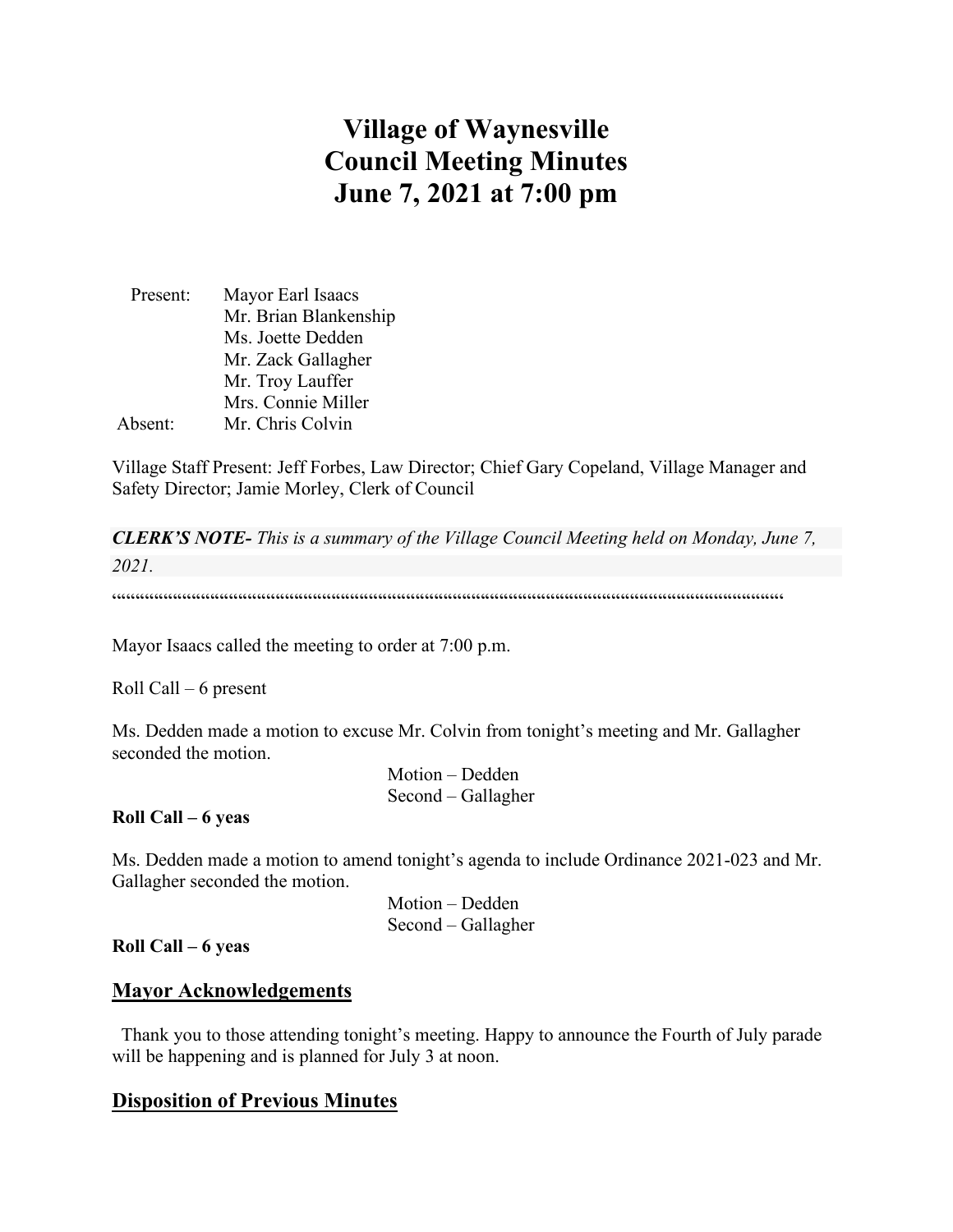Mrs. Miller made a motion to approve the minutes for the Council meeting on May 17, 2021 as written and Mr. Blankenship seconded the motion.

> Motion – Miller Second – Blankenship

#### **Roll Call – 6 yeas**

 $\label{prop:main} \hspace{1.5cm} \hspace{1.5cm} \hspace{1.5cm} \hspace{1.5cm} \hspace{1.5cm} \hspace{1.5cm} \hspace{1.5cm} \hspace{1.5cm} \hspace{1.5cm} \hspace{1.5cm} \hspace{1.5cm} \hspace{1.5cm} \hspace{1.5cm} \hspace{1.5cm} \hspace{1.5cm} \hspace{1.5cm} \hspace{1.5cm} \hspace{1.5cm} \hspace{1.5cm} \hspace{1.5cm} \hspace{1.5cm} \hspace{1.5cm} \hspace{1.5cm} \hspace{1.$ 

### **Public Recognition/Visitor's Comments**

 Robert Cross of 129 N Main explained his and his wife's plan to open their home up as an Airbnb. This plan has been plagued with several issues from the pandemic to unreliable handymen and now the moratorium against short term rentals (STR). He understands the residents on Robindale concerns. However, he believes Airbnb has very stringent regulations and feels the proposed ordinance is a form of overregulation. He asked that he be allowed to address specific issues with the ordinance when it is read.

Adam Bell of 260 High Street stated he is the owner of Buckeye Charm and is in support of whatever helps the community. He said Covid has hurt local businesses and sees Airbnb and VRBO as an opportunity to help bolster local business. He is in support of common-sense regulations.

""""""""""""""""""""""""""""""""""""""""""""""""""""""""""""""""""""""""

### **Old Business**

None

 $\label{prop:main} \hspace{1.5cm} \hspace{1.5cm} \textcolor{blue}{\bullet} \hspace{1.5cm} \textcolor{blue}{\bullet} \hspace{1.5cm} \textcolor{blue}{\bullet} \hspace{1.5cm} \textcolor{blue}{\bullet} \hspace{1.5cm} \textcolor{blue}{\bullet} \hspace{1.5cm} \textcolor{blue}{\bullet} \hspace{1.5cm} \textcolor{blue}{\bullet} \hspace{1.5cm} \textcolor{blue}{\bullet} \hspace{1.5cm} \textcolor{blue}{\bullet} \hspace{1.5cm} \textcolor{blue}{\bullet} \hspace{1.5cm} \textcolor{blue}{\bullet} \hspace{1.$ 

#### **Reports**

#### **Finance**

 The Finance Committee will meet on Thursday June 24, 2021 at 5:00 p.m. at the Government Center. The public is encouraged to attend.

#### **Public Works Report**

 Public Works met tonight and reviewed the ongoing projects throughout the Village. The next meeting is scheduled for July 6, 2021 at 6:00 p.m. and the public is welcome to attend.

#### **Special Committee Report**

 Special Committee of Council met for a brief meeting on Wednesday, May 26 at 1:00 p.m. and voted to present to Council the ordinance on tonight's agenda addressing STRs. The Committee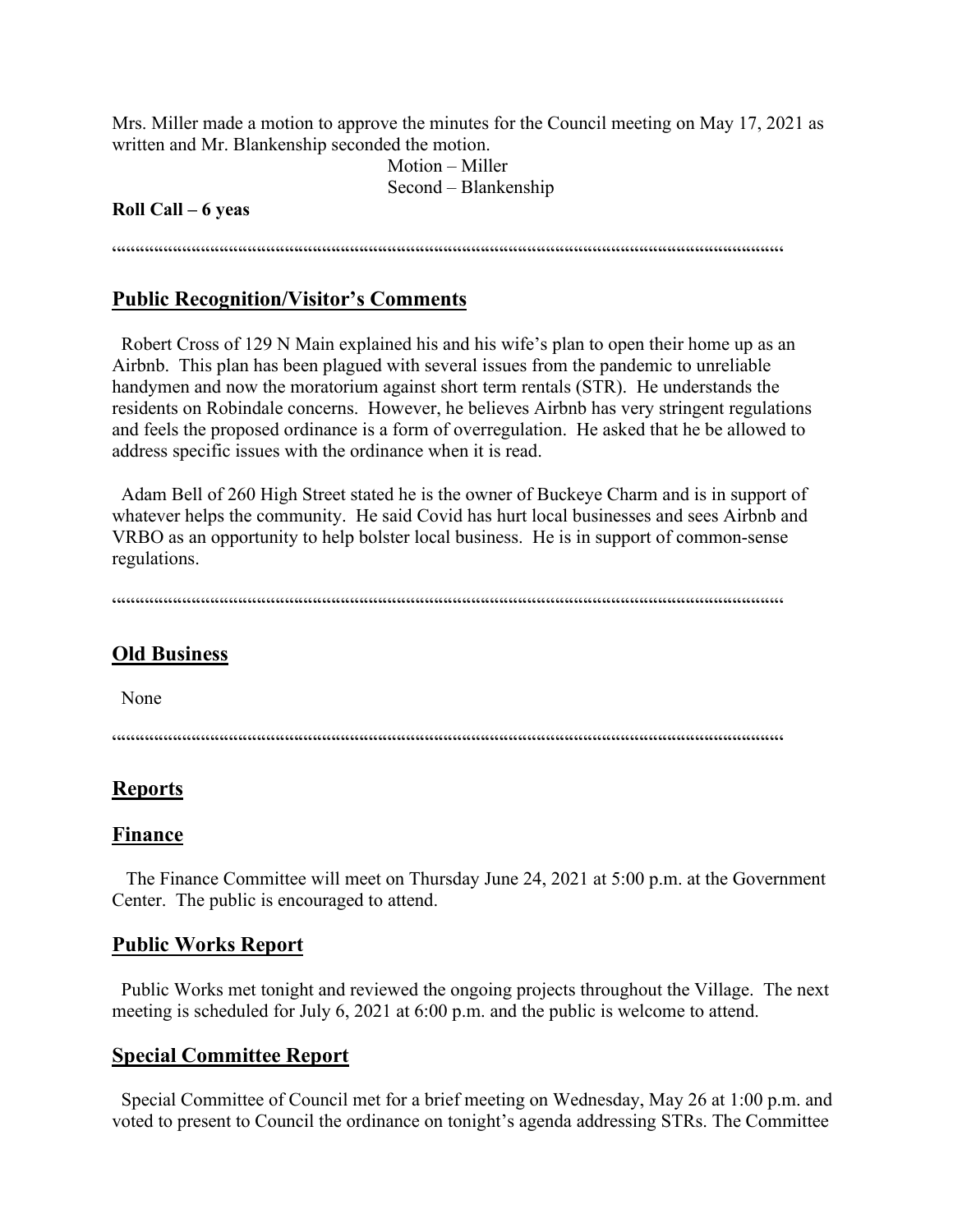recommends having two readings of the ordinance and at the second reading if Council chooses to adopt, to do so as an emergency.

# **Village Manager Report**

- Crews have begun working on the Lytle Ferry Tower and the project is moving along. The water department has been able to make adjustments to the water system so the Village has not had to turn on the emergency connection with Warren County. Weather permitting this project will be completed in two to three weeks.
- Reason for the added ordinance on tonight's agenda is to approve entering into a contract with Choice One to do a signal warrant analysis. Currently working with Scott Lipps, State Representative, and ODOT to get a traffic signal at the intersection of Route 42 and North Street and this is required to move forward with the project.
- The Street Department has put flags up along Main Street. Thank you to Warren County Veteran's Services for their donation of the flags.
- EPanel Plus has started working on the storage units behind the water distribution center. The building has been primed and painted. Work has begun on the roof.
- Utility box has been installed by DP&L at the water distribution center and a line has been run to the storage unit.
- The Street Department removed dead ash trees along Route 42. A big thank you to Luis Paez from MBI Tree Service, who stopped and helped remove the two large trees. This was a great learning experience for the Street Department. Mr. Paez did this at no cost to the Village.
- Completed the final walkthrough on the Edwards, High, and Miami Street project. There are a few issues SmithCorp needs to correct.
- Working with Sue Mason from Warren County to receive the funds for the Community Black Grant. Letters have been sent out to effected residents and posted on web site. Getting two more quotes for the concrete work.
- Planning on meeting with Ron James from Wayne Local Schools to discuss renewing the SRO contract and the request for the Village to waive water connection fees for the Performing Arts Building.
- Working on ensuring the Village receives the American Rescue Plan funds. A couple ordinances on tonight's agenda need to be passed to receive funds from the American Rescue Plan to be used on infrastructure projects.
- The State audit was conducted last week, and the Village received an excellent evaluation with no findings.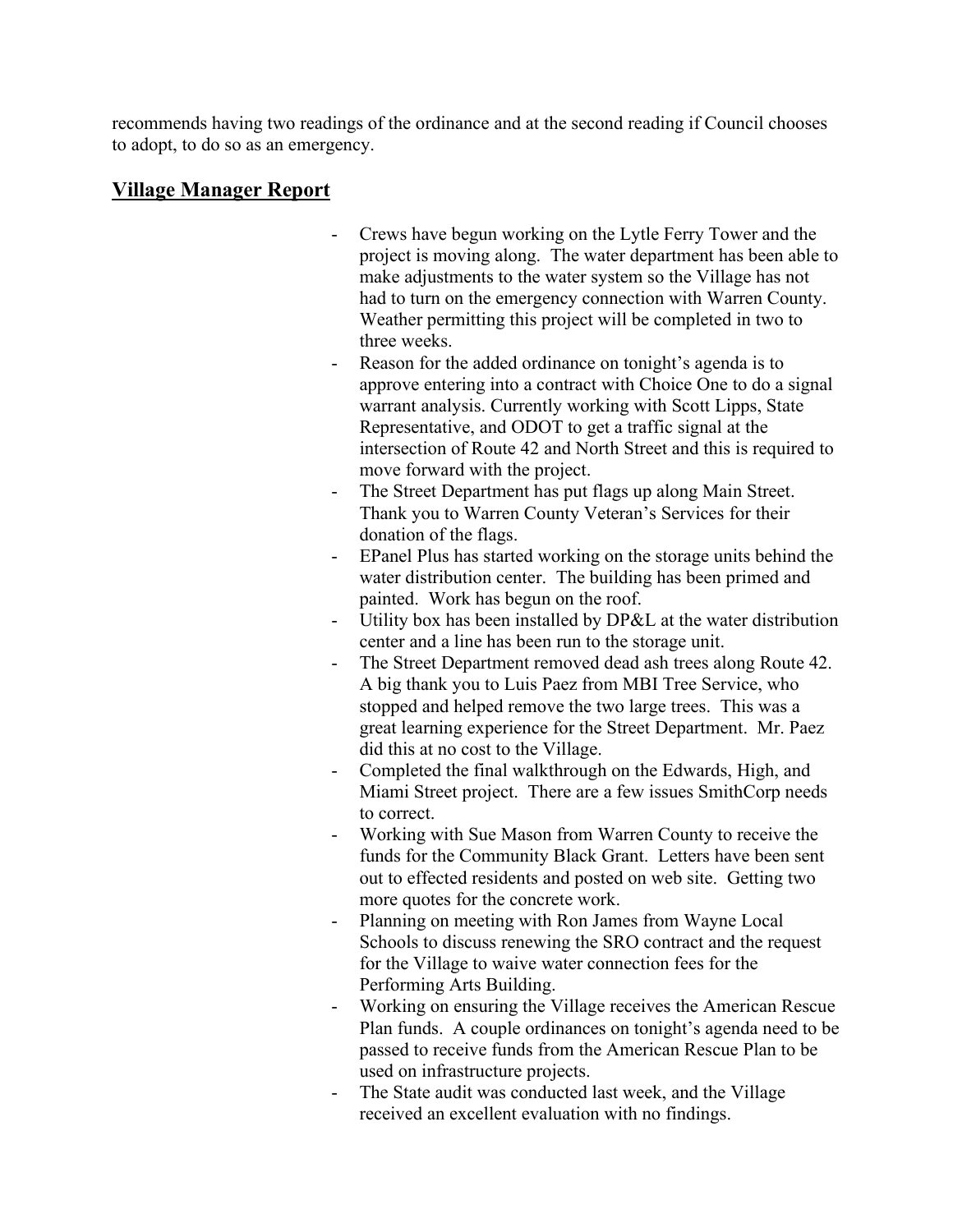The Independence Day Parade has a new organizer and will happen on July 3 at noon.

# **Police Report**

- Calls for service and Mayor's Court end of month will be presented at the next meeting.
- Code Enforcement Officer has been contacting residents with letters of violations and provided documentation of those violations.
- Posted a citizen's alert on Facebook and website concerning a false organization asking for donations for the police department. The Waynesville Police does not have any affiliation with this organization. Also, warned residents of "porch pirates" stealing packages from doorways. Asking residents to share any possible video footage of incidents with the Police.
- Provided a copy of the first draft of the police agreement for the Sauerkraut Festival.
- Several no trespassing signs have been posted at the wellfield, wellheads, and maintenance garage.

# **Financial Director Report**

- The state audit was May 27 and 28 for the years of 2019 and 2020. The report came back with no findings and no recommendations.
- There are a couple ordinances on tonight's agenda to receive funds from the American Rescue Plan. One is to set up a fund account in UAN and the other is to give the Village Manager permission to sign to receive the funds.

 Mr. Lauffer wanted to point out by having an audit without findings or recommendations saves the taxpayers money. Ms. Morley confirmed this and explained the Village did so well on past audits, that the Village qualified for a short audit which costs half of a full audit. Furthermore, by being prepared, uploading reports, and having minutes online, this was less time the Village had to pay to have the auditors in a hotel. The Village saved about \$6,500. This was the second short audit in a row, so the next audit will have to be a full audit as the state only allows 2 short audits in a row.

 Mr. Gallagher wanted to make residents aware that Warren County has set up funding to help residents with rent/mortgage and utility assistance for those that are struggling due to Covid.

# **Law Report**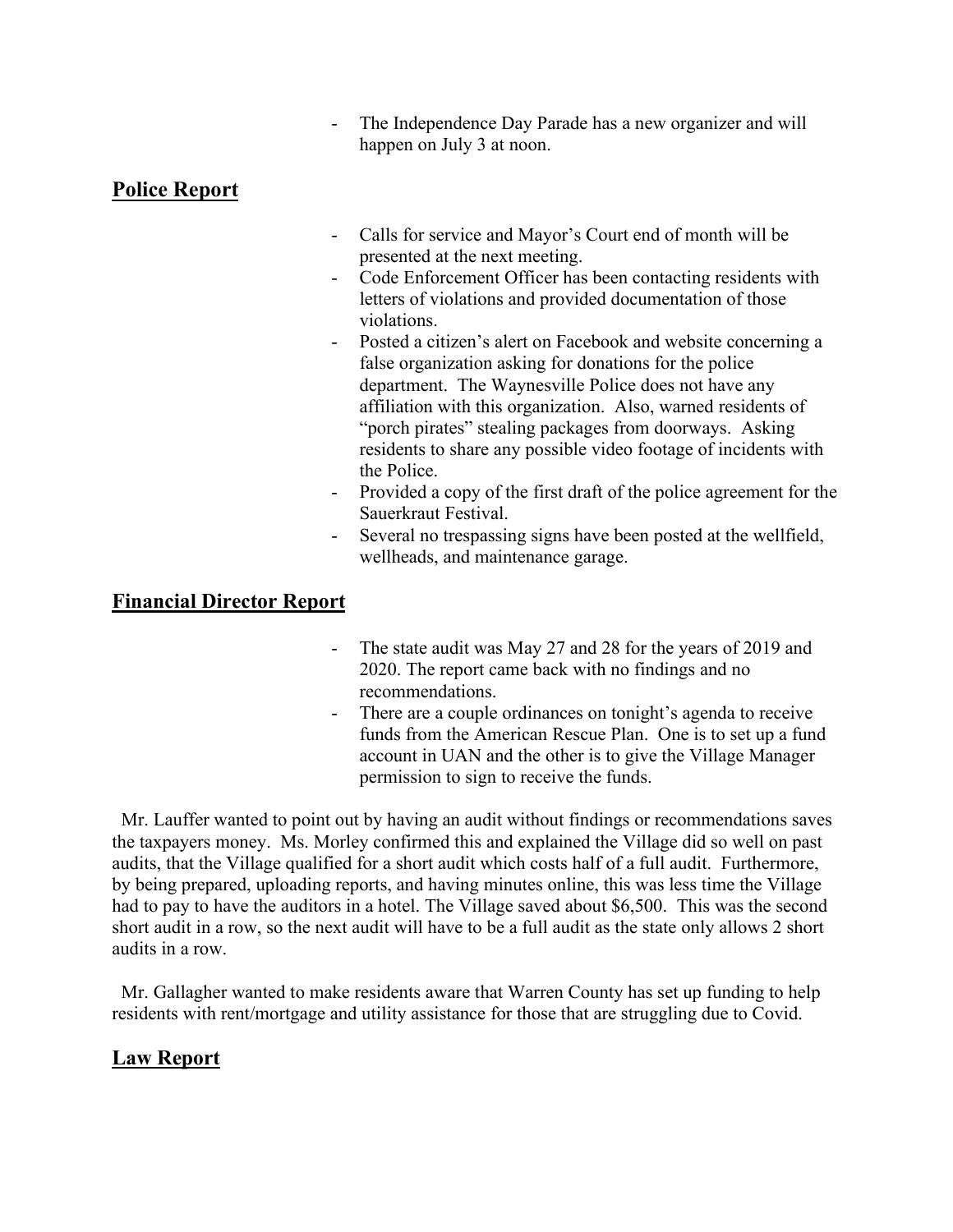- The state law to allow for public meetings to be held through video/teleconferencing is scheduled to end on July 1, 2021. However, there is House Bill 43 which would allow this change to become permanent has been referred to committee. This does not affect Council as they have returned to in person meetings.

## **New Business**

None

## **Legislation**

#### **First Reading of Ordinances and Resolutions**

#### **Ordinance No. 2021 - 020**

Adopting Chapter 114 of the Waynesville Codified Ordinances Regulating "Short-Term Rental Operations" in the Village of Waynesville

Ms. Dedden made a motion to have the first reading of Ordinance 2021-020. The motion was seconded by Mr. Lauffer.

> Motion – Dedden Second – Lauffer

#### **Roll Call – 6 yeas**

 Robert Cross of 129 North Main Street explained he wanted to go over several issues he had with Ordinance 2021-020. First, page 2, section 2 (emergency clause), Mr. Cross felt that the language was a bit much. Ms. Dedden explained that the process is to have a first reading and then adopt the ordinance at the next meeting. If an ordinance is not accepted as an emergency, then the ordinance does not go into effect for 30 days after adoption. If it is passed as an emergency, then the ordinance goes into effect the next day and help businesses wanting to start an STR. Mr. Forbes also stated that Council previously adopted a moratorium not allowing STRs. If this ordinance is not adopted as an emergency, then the moratorium would be in place for another 30 days. If passed as an emergency the ordinance would go into effect the next day and the moratorium would go away. The emergency would allow people to start businesses sooner. Mr. Cross responded that he has no issue with passing the ordinance as an emergency, it is just how the section is worded. He thanked the Special Committee for all their hard work and time, and understands that they are trying to please everyone, but feels some of the language in the ordinance is over the top. He feels from his perspective, that he is being discriminated against as he is just trying to open a BnB and does not see how it "threatens the health, safety, welfare, comfort, and peace of the Village." Mr. Forbes explained that this is the law of the state of Ohio and the law of the Charter. If an ordinance is passed as an emergency, the standard to adopt as an emergency it must state it is necessary "to preserve the health, safety, welfare, comfort, and peace of the Village." Mr. Gallagher stated that the issue of short-term rentals was initially brought to Council from worried residents with concerns of their health and safety because of a proposed short-term rental in their neighborhood. They brought up concerns of parties and shootings which occurred at Airbnbs in neighboring communities.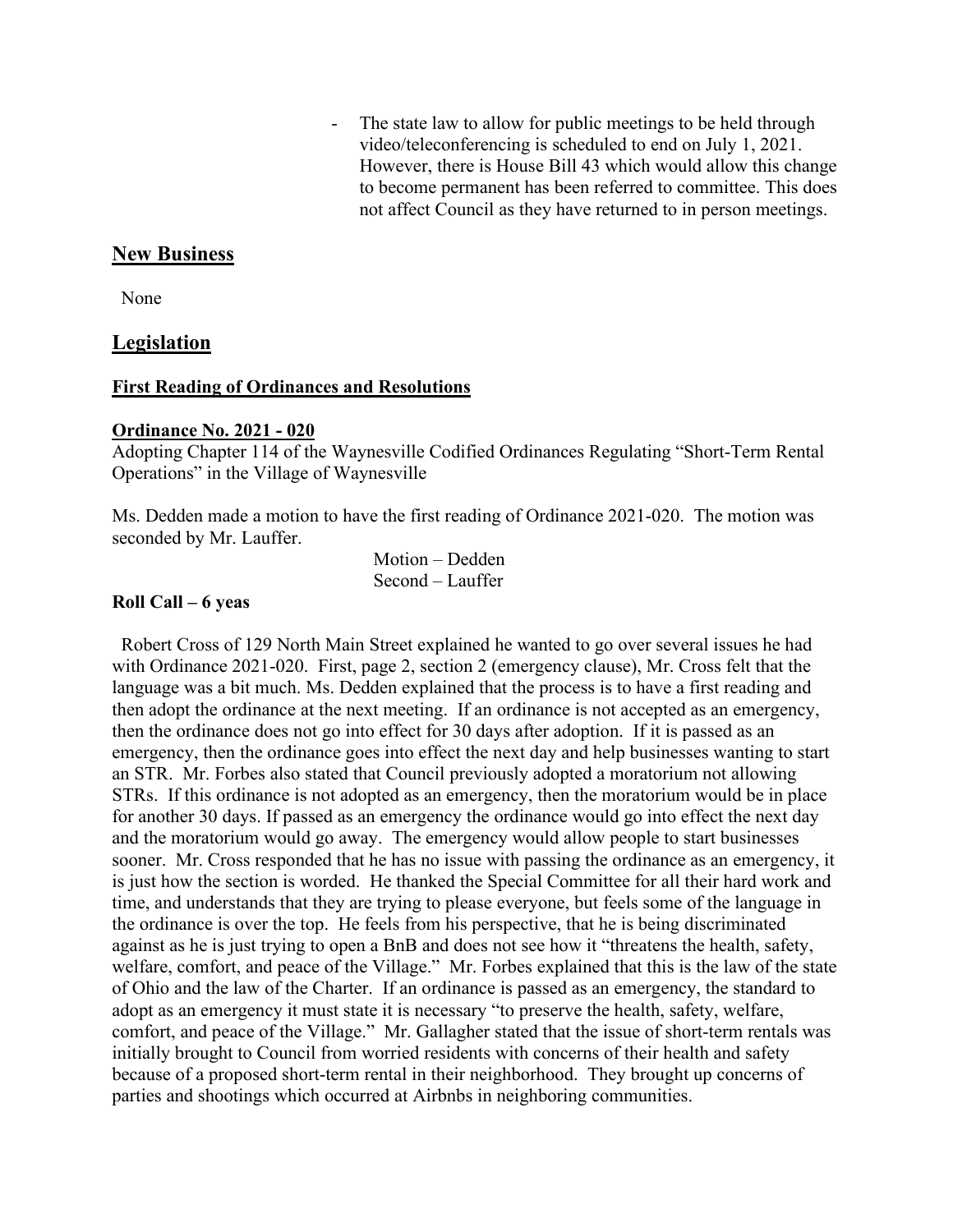Mr. Cross stated that Airbnb alone had over 7 million rentals and although there may have been a few bad instances, he felt that was miniscule compared to other unregulated businesses. He chose to go with Airbnb because of their high standards.

Mr. Cross also expressed his displeasure on page 4 letter (b). He stated he thought it was unfair that individuals will have to pay the full amount for a permit that will expire in December. It was discussed and agreed that this section can be rewritten to prorate the permit fee.

Mr. Cross also conveyed unhappiness on the grounds for denial, page 6 number 3. He was insulted that the ordinance would suggest that he would turn his home into a brothel. Mr. Gallagher responded that Mr. Cross is putting himself in the ordinance and feeling the ordinance is directed at him, however, it is the responsibility of Council to protect the whole community. Mr. Gallagher further said that he believes that Mr. Cross would never do this. Unfortunately, it does not mean that other individuals will not, and the code is there to protect the entire community.

Mr. Cross asked if the committee has investigated the company, Airbnb, and their regulations because the regulations are very similar to those of the ordinance. Mrs. Miller stated that Airbnb could change their regulations and Council wants these regulations as outlined in the ordinance.

Mr. Cross voiced his concern on Page 7, section (b) (1-3) on actions taken against STR owners for lack of property maintenance. He felt this was not progressive discipline with the second offense revoking his permit for six months and thus take away his livelihood. Mr. Cross read from the police report of the May 27, 2021 minutes about code enforcements and the process of the code enforcer is taking to enforce codes. He stated that he feels there are two different code of standards and feels STR business owners are being singled out. Mr. Forbes stated there are not two separate codes of standard and the same latitude would be given to STR owners implementing the same procedure listed in the minutes. He is confident that warnings would be issued, and the administration would be more than willing to work with the business owner. Mr. Cross stated that that is good, and he would be fine with that. However, that is not the language in the ordinance and worried what could happen 5-years from now and different people are in charge, would a permit be revoked after the second infraction because that is how the code is written. Mr. Cross asked Council if the language could be revised to reflect a more progressive discipline approach. Mr. Gallagher stated that currently Council and the Administration agree the best course is to give the code enforcement officer latitude to work with property and business owners to have code infractions corrected without penalizing the owner if the owner is actively trying to correct the issue. Codes are in place as a protective interest for the Village to be able to act if the owner refuses to correct the infractions. Mr. Lauffer stated that part of getting business for a STR is appearance and most likely the property will be one of the nicest in town. He really does not think this would even be an issue.

Page 8, 114.14 penalties states that there is a \$500.00 fine for the first infraction. Mr. Cross stated he found this to be exorbitant. Chief Copeland said that this is for individuals that commit violation after violation and is basically there to protect the Village as well as businesses. This will help protect business to ensure that there are only reputable and quality STR within the Village and protect the residents of the Village. He further stated that he does not even think this would be an issue for Mr. Cross and his business.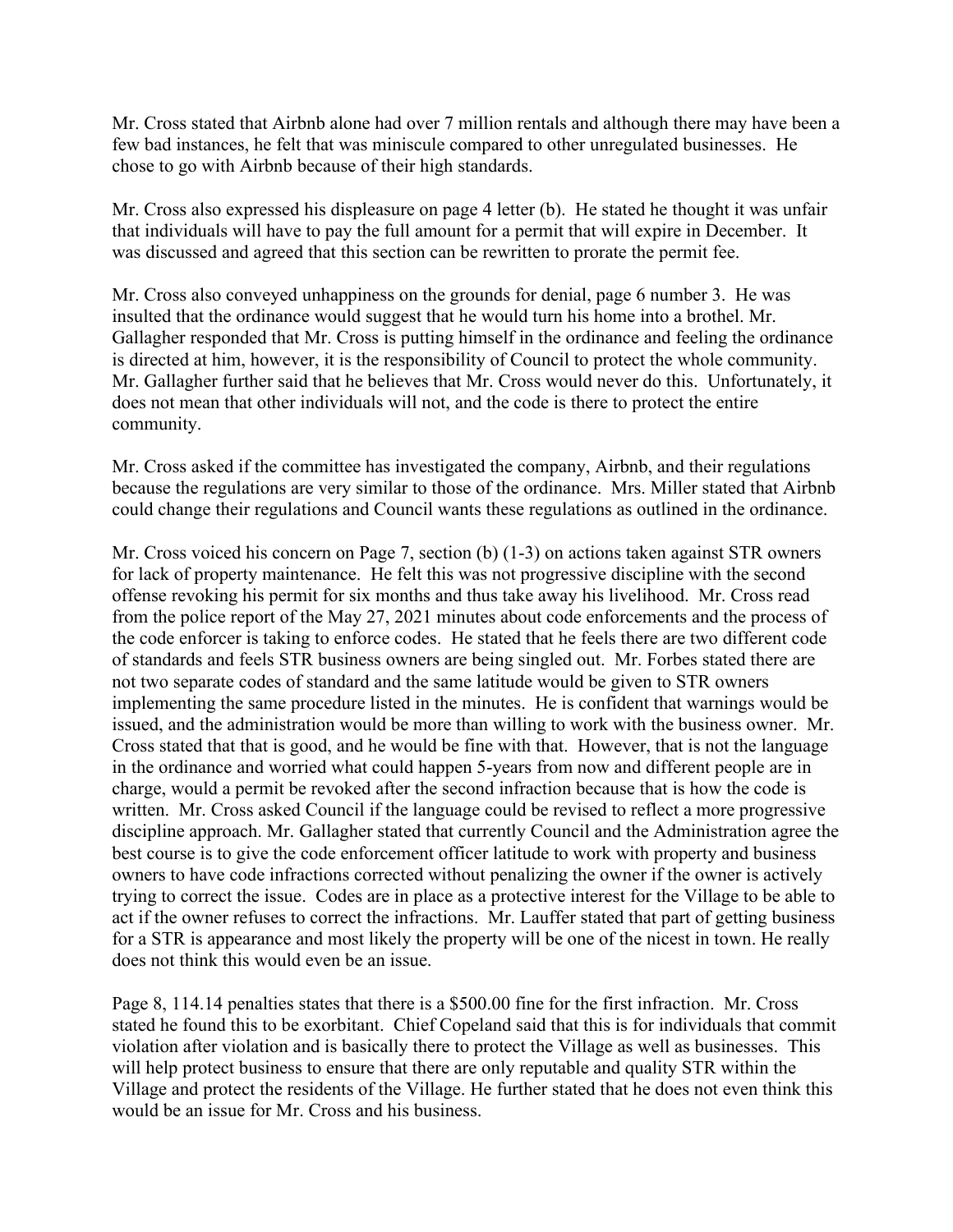Mr. Cross summarized that all he is asking is that the Council and the administration treat hosts of short-term rentals with the same respect and equality that would be shown to any other business owner or private resident. He further stated that he was disappointed in the language but does feel better knowing that latitude will be given to STR owners.

 At this time, Mr. Lauffer stated that he felt on Page 5 (7) (A) replacement value should read personal liability coverage and that he believes it should be set at \$500,000. He does not believe this would affect insurance rates more than \$10-\$15 a year. Mr. Forbes stated he will make the appropriate updates.

 Mr. Gallagher asked Council if 114.03 (f) should have a duration time period of how long an owner operated STR can have a designated person carry out duties. It was discussed and decided that the current wording was sufficient.

 Mrs. Miller asked if Council needed to update Ordinance 95-105, charging a 3% hotel tax, to reflect the changes within the code. Mr. Forbes stated that Section 114.07 states that STR owners must pay taxes imposed pursuant to Section 36.21 and Section 38.23 of the Waynesville Codified Ordinances. Therefore, he does not feel anything needs to be updated in past ordinances. The sections refer to the 3% hotel tax and the .75% income tax. These are two separate taxes, and it is possible that Airbnb may collect this on behalf of the STR operators. Mrs. Miller clarified the hotel tax is a way for outside visitors who use the Village's resources to help contribute to the community.

 Sharon Jewell of 661 Robindale expressed her gratitude to Council for listening to the residents and coming up with a solution she believes will benefit and protect the community. She also wanted to ensure that everywhere else beside Main Street, STRs will have to be owner occupied. This was confirmed to be true.

#### **Ordinance No. 2021-021**

Authorizing the Village Manager to Accept U.S. Department of the Treasury Coronavirus State and Local Fiscal Recovery Funds

Ms. Dedden made a motion to have the first reading of Ordinance 2021-021 and Mrs. Miller seconded the motion.

| Motion – Dedden |
|-----------------|
| Second – Miller |

**Roll Call – 6 yeas**

#### **Ordinance No. 2021-022**

Establishing the 2152 American Rescue Plan (ARP) and Declaring an Emergency

Ms. Dedden made a motion to waive the two-reading rule of Ordinance 2021-022 and Mrs. Miller seconded the motion.

> Motion – Dedden Second – Miller

**Roll Call – 6 yeas**